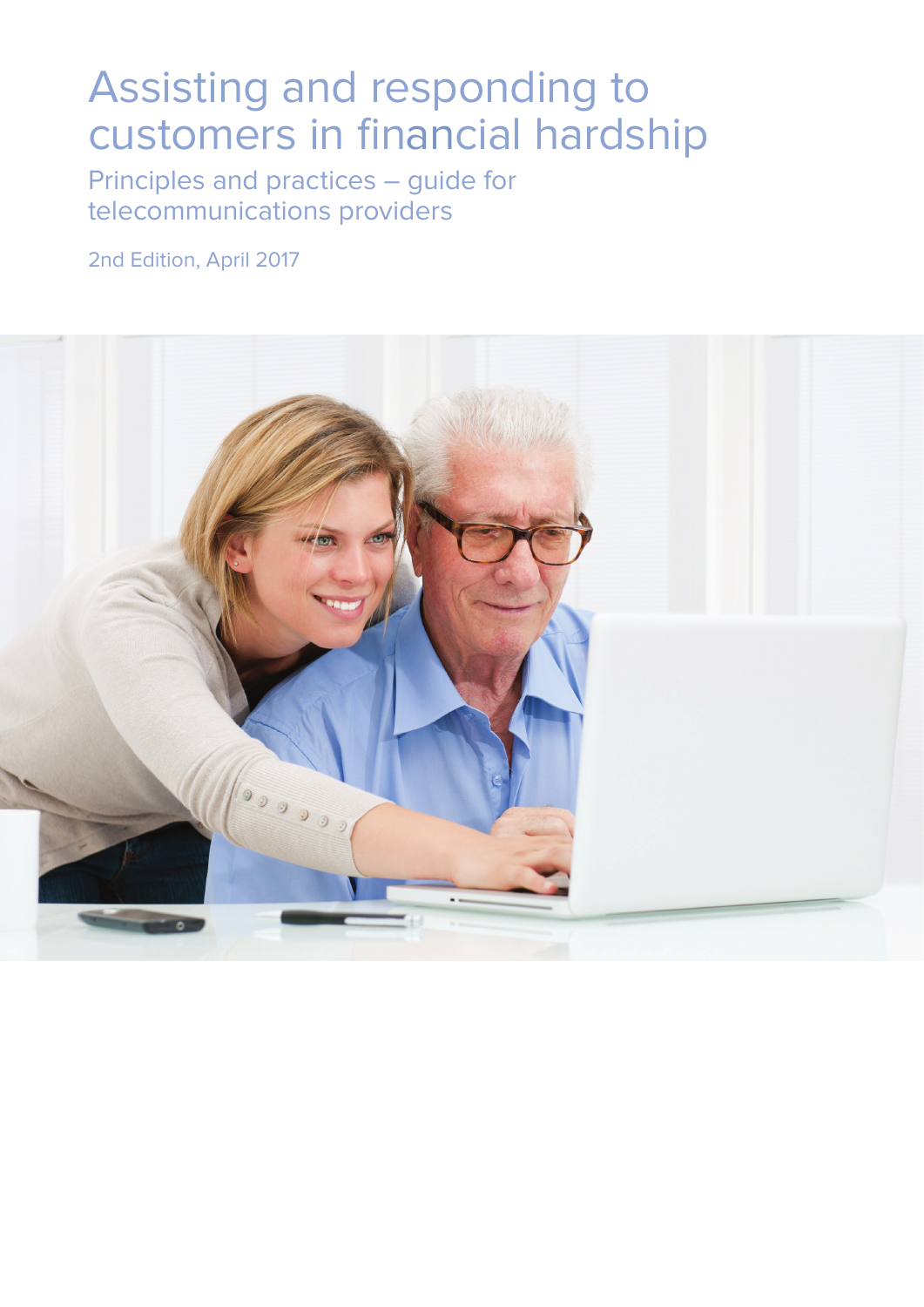### **Contents**

| <b>Background</b>                                                                 | 1              |
|-----------------------------------------------------------------------------------|----------------|
| <b>Statement of intent</b>                                                        | 2              |
| 1. Context                                                                        | 3              |
| 2. Objectives                                                                     | $\overline{4}$ |
| 3. Governance                                                                     | $\overline{4}$ |
| 4. Scope                                                                          | 5              |
| 4.1. Financial hardship                                                           | 5              |
| 4.2. Essential telecommunications services                                        | 5              |
| 4.3. Application of this guide to a diverse telecommunications industry           | 6              |
| 5. Principles                                                                     | 7              |
| 6. Key practices                                                                  | 8              |
| 6.1. Identifying financial hardship                                               | 8              |
| 6.2 Accessibility                                                                 | 8              |
| 6.3 Assessment and decision-making                                                | 9              |
| 6.4. Customer protections                                                         | 11             |
| 6.6. Relationships with third parties                                             | 12             |
| 6.7. Success measures                                                             | 12             |
| Attachment A: Concordance table – TCP Code and the principles and practices guide | 13             |
| <b>Attachment B: Organisations consulted</b>                                      | 16             |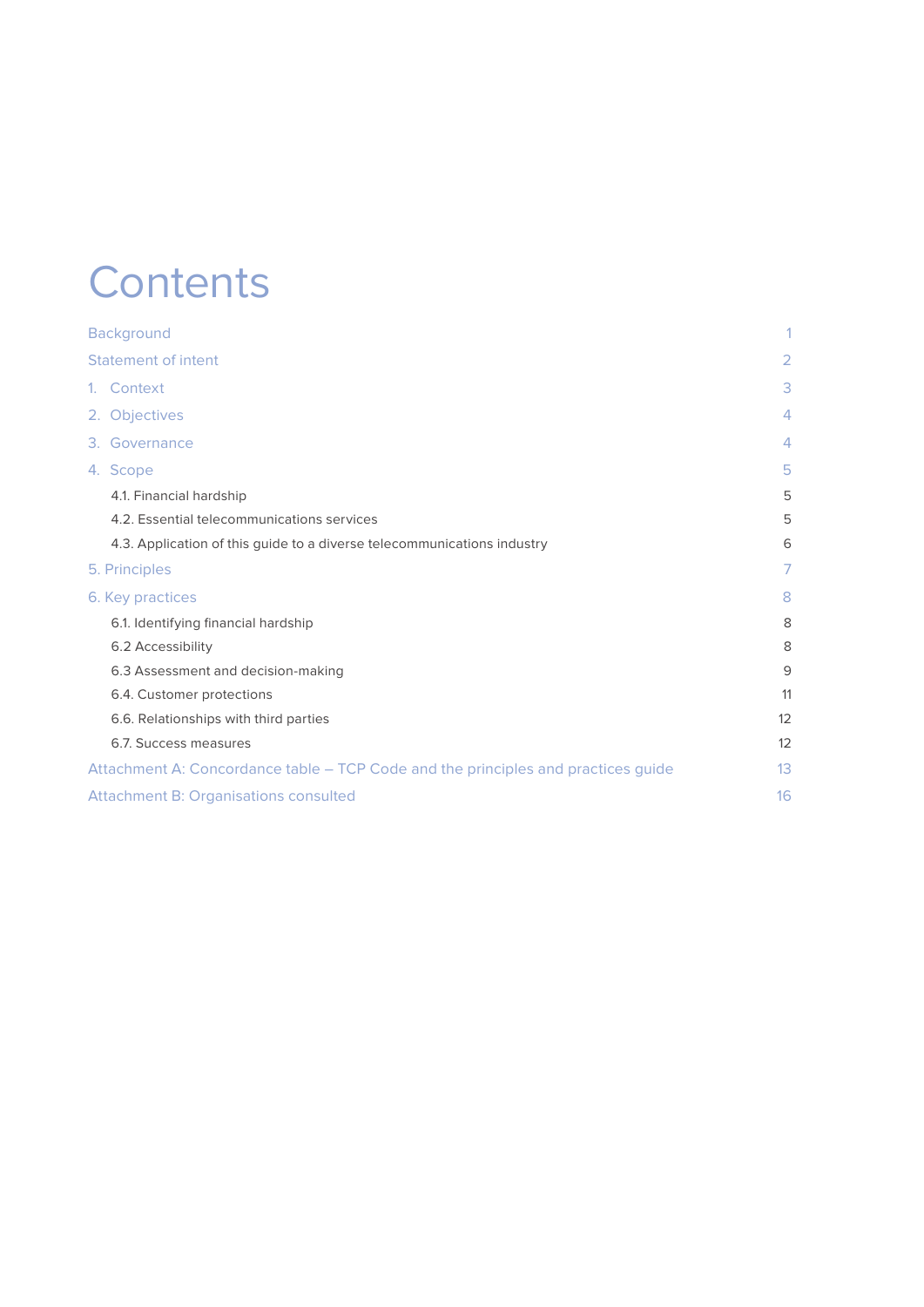## Background

This second version of **Assisting and responding to customers in financial hardship: Principles and practices for telecommunications providers** is again the result of collaboration between financial counsellors, consumer representatives and telecommunications industry representatives.

That we are now releasing a second version is a measure of the success and usefulness of the original guide and reflects the continuing evolution of industry and community understanding about the best ways to assist people experiencing financial hardship.

One of the strengths of the guide has been its principles-based approach, rather than prescribing "one size fits all" solutions and this continues to be the underpinning philosophy. The guide is also intended to complement the Telecommunications Consumer Protections Code by offering best practice guidance.

The Telecommunications Industry Ombudsman again played a facilitative role in developing this guide, including convening a stakeholder workshop to consider how the guide could be updated to reflect current practice.

Providing effective responses to people experiencing financial difficulty is a principle to which we are strongly committed. We commend the guide to you.

Tue Gutta)

John Stanton Fiona Guthrie Judi Jones **CEO Chief Executive Ombudsman Communications Alliance Financial Counselling Australia Telecommunications Industry** 

Ordi &

**Ombudsman Ltd**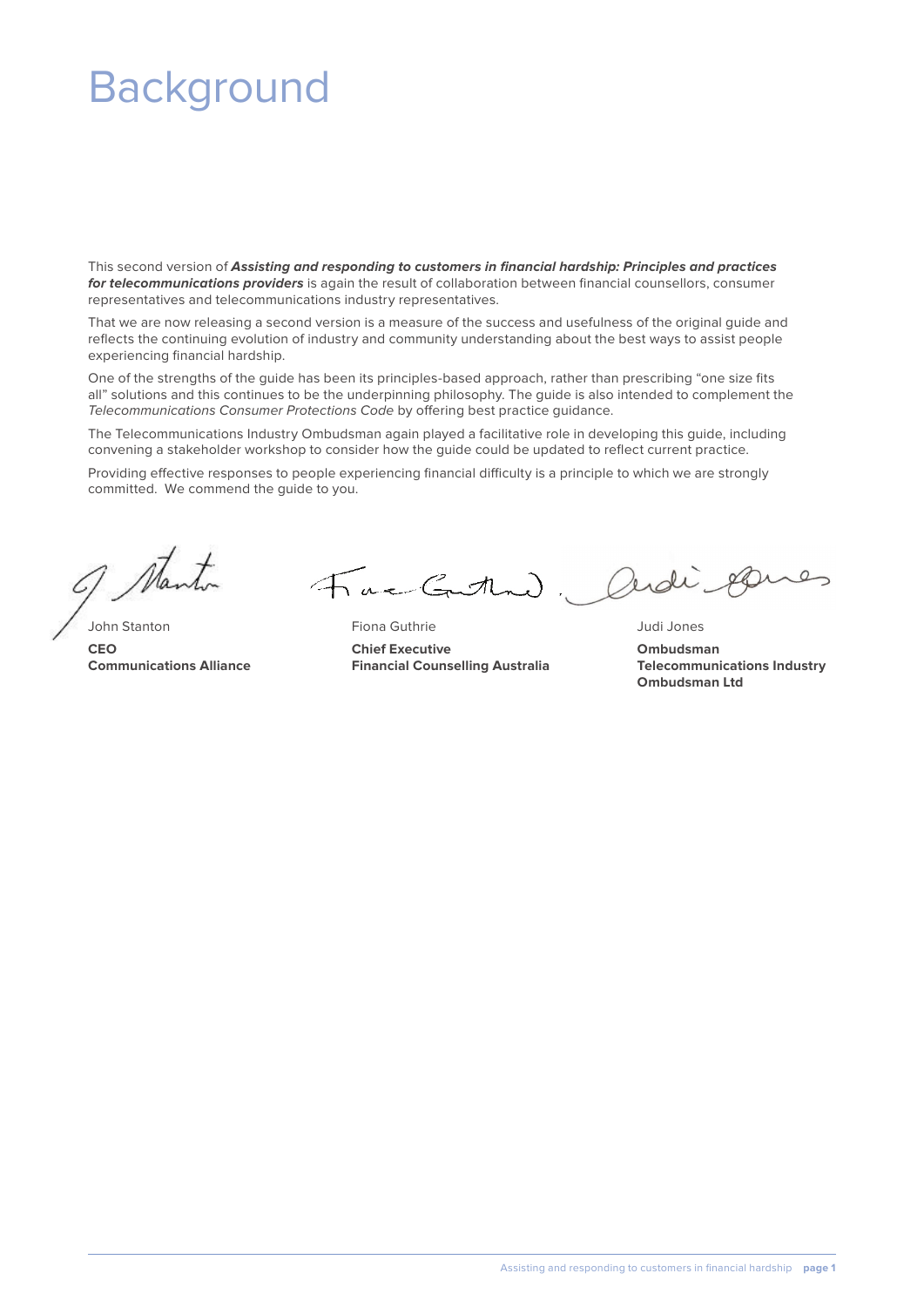## Statement of intent

Australian telecommunication service suppliers and consumer representatives intend that the telecommunications industry should assist and respond effectively, flexibly and compassionately to the circumstances of any customer who is in financial hardship. Managing situations where a customer is in financial hardship effectively and appropriately is not only potentially good for the supplier's business, it is the right thing to do.

This guide reflects this statement of intent.

This guide recognises the importance of access to essential telecommunication services for all Australians. This guide is designed to further promote an appropriate supplier response when an existing customer is experiencing financial hardship. This approach will assist customers who are experiencing financial hardship to stay connected while meeting their financial obligations to the supplier.

This guide reflects a shared view of recommended principles and practices that suppliers may proactively use to identify and to respond to customers in financial hardship.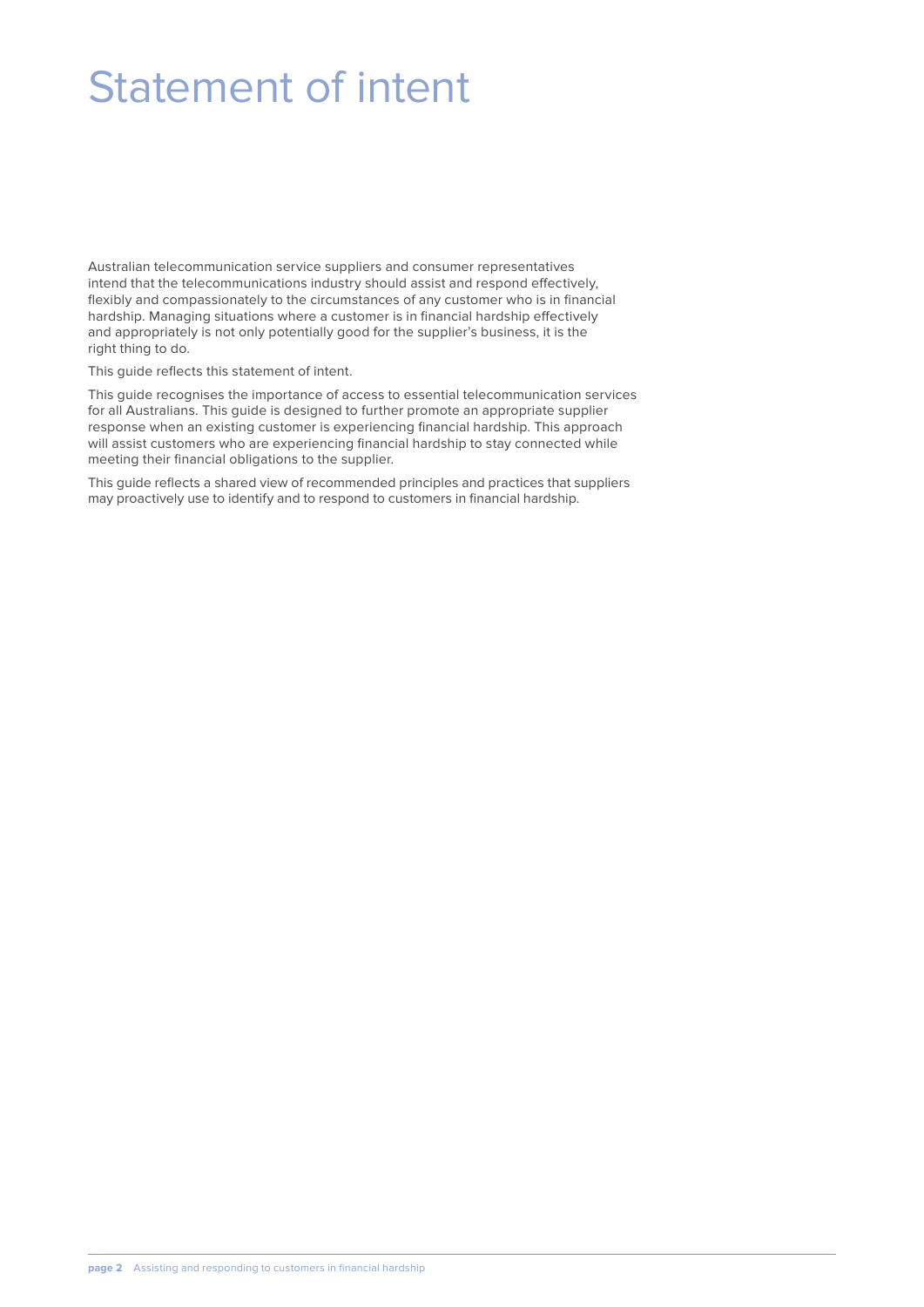## 1. Context

Telecommunications products and services are vital to the needs of Australians, especially to the way in which they interact with others or do business. Telecommunications affect almost every aspect of daily life – from health services and education, to banking and employment, and relationships with family and friends. Australians are also reliant on their telecommunications services to access government services such as Medicare and Centrelink, which are increasingly delivered online.

The way Australians use their phone has changed significantly over the last few years. There has been a shift away from landlines to make voice calls, with 31% of the adult population in 2015-2016 estimated to be without a fixed-line voice service in the home.<sup>1</sup> There is also a growing demand for access to data and online content services over fixed-line, wireless and mobile device connections.2 The telecommunications industry landscape is also undergoing significant transformation: with the roll out of major telecommunications infrastructure – the National Broadband Network (NBN). The NBN will deliver voice and high speed internet services Australia-wide using a range of technologies.

Alongside this, there is greater diversification and complexity of product and service offerings, for example Australians can select whether to take up a plan with a retail service provider over the NBN at a range of different connection speeds, or to select a data sharing plan, that may share data across a range of devices and/ or between family members.<sup>3</sup>

According to the Organisation for Economic Co-operation and Development (OECD), 12.8 per cent of Australians live with less than half the median income.<sup>4</sup> Using 2016 Australian Bureau of Statistics data, around 2.9 million Australians live on a weekly salary of less than \$525 per week for a single adult or \$985 for a couple with two children.5

- 3 Ibid, pages 25-26
- 4 OECD (2017), Poverty rate (indicator). doi: 10.1787/0fe1315d-en (Accessed on 10 January 2017 - https://data.oecd.org/inequality/ poverty-rate.htm)

While these Australians may live below the poverty line, they may forgo food or other essential services so that they can stay connected.<sup>6</sup>

There are a number of reasons why someone may experience financial hardship. For example, hardship may be experienced as a result of illness, unemployment, or as a direct result of another party. Both the Victorian Royal Commission into Family Violence and the Women's Legal Services of Victoria heard that significant telecommunications debt is accrued when a telecommunications service is contracted on behalf of a violent partner.<sup>7</sup> While the services may have since been cancelled, significant termination payments for the cancelled services may apply.

This guide complements protections already provided for in the Telecommunications Consumer Protections Code (TCP Code) that address some aspects of financial hardship. These protections include rules about:

- credit assessment at point of sale;
- spend management tools and notifications designed to reduce the prospect of unexpectedly high charges; and
- simpler and more comparable information that can assist customers select the most appropriate plan for their circumstances.

This guide also provides clarification and amplification of the requirements of the sections of the TCP Code (shown in Attachment A) that specifically deal with financial hardship.

<sup>1</sup> ACMA, Communications Report 2015–16, June 2016, page 15, (Accessed on 10 January 2017 - http://www.acma.gov.au/~/ media/Research 20and%20Analysis/Report/pdf/ACMA%20 Communications%20report%202015-16%20pdf)

<sup>2</sup> ACCC, Competition in the Australian telecommunications sector Report, February 2016, pages 17-19 (Accessed on 10 June 2016 - https://www.accc.gov.au/system/files/ACCC%20 Telecommunications%20reports%202014%E2%80%9315\_Div%20 11%20and%2012\_web\_FA.pdf).

<sup>5</sup> Australian Council of Social Service, Poverty in Australia Report 2016 (Accessed on 08 December 2016 - http://acoss. wpengine.com/poverty-2/); Melbourne Institute of Applied Economic and Social Research, Poverty Lines: Australia ISSN 1449-0530 March Quarter 2016 (Accessed on 8 December 2016 - https://melbourneinstitute.com/downloads/publications/ Poverty%20Lines/Poverty%20Lines%20Australia%20March%20 2016.pdf)

<sup>6</sup> SACOSS and ACCAN, Connectivity Costs – Telecommunications affordability for low income Australians, November 2016, page 20 (Accessed on 22 February 2017 - https://accan.org.au/our-work/ research/1257-connectivity-costs); Anglicare Victoria, Trying to connect: Telecommunications access and affordability among people experiencing financial hardship, September 2013, page 11 (Accessed on 22 February 2017 - http://accan.org.au/our-work/ research/711-affordability-for-low-income-consumers); Consumer Action Law Centre, Do the Poor Pay More? Research Report, January 2005, page 43 (Accessed on 08 December 2016 - http:// consumeraction.org.au/wp-content/uploads/2012/05/DL54.pdf); Senate Community Affairs References Committee, A hand up not a hand out: Renewing the fight against poverty, March 2004, page 252 (Accessed on 08 December 2016 - http://www.aph.gov.au/ Parliamentary\_Business/Committees/Senate/Community\_Affairs/ Completed\_inquiries/2002-04/poverty/report/index)

<sup>7</sup> Royal Commission into Family Violence in Victoria, Report and Recommendations into Family Violence in Victoria, March 2016 and Women's Legal Services Victoria, Stepping Stones: Legal Barriers to Economic Equality after Family Violence, September 2015.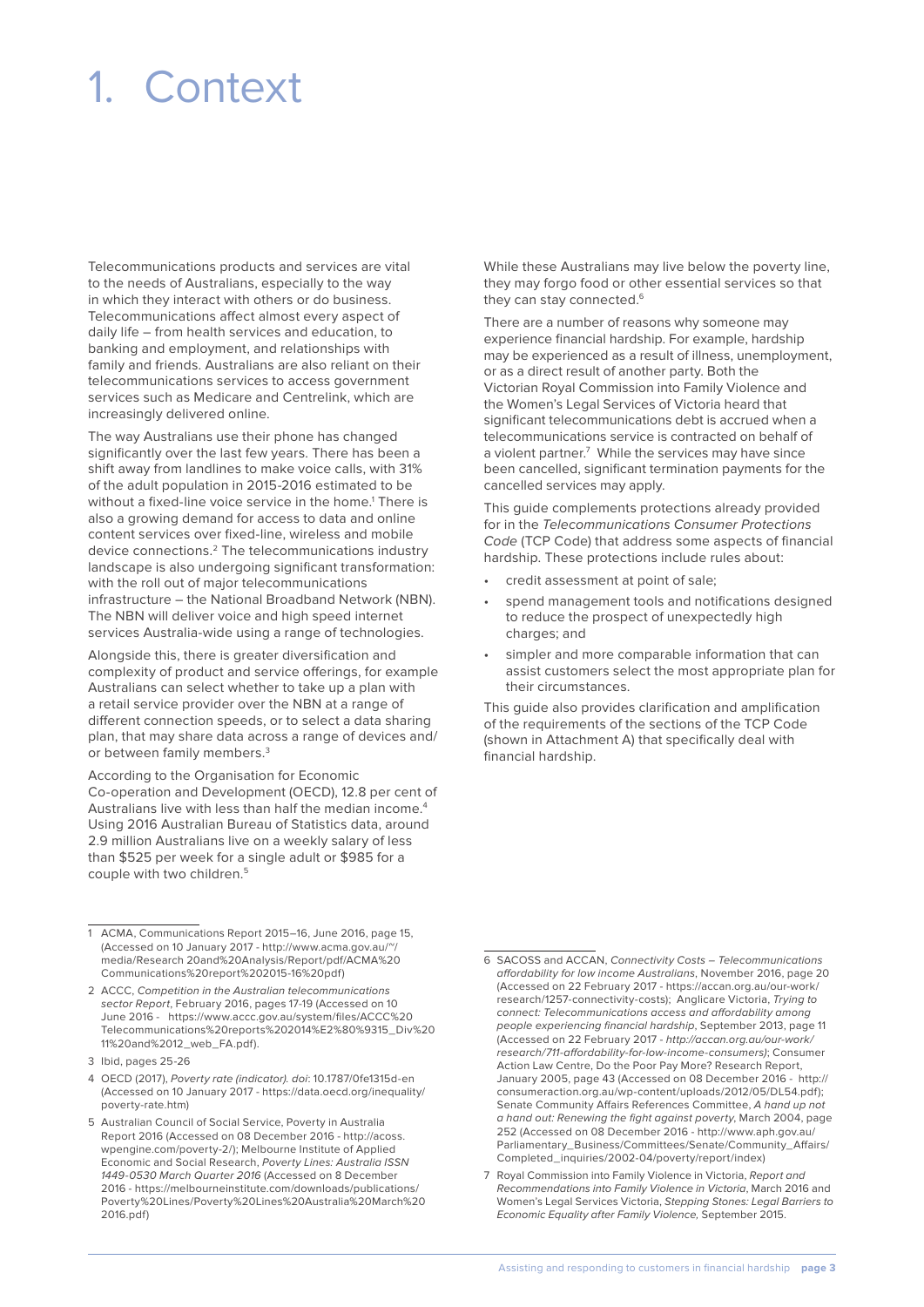## 2. Objectives

### 3. Governance

The specific objectives of this guide are to:

- 1. advance a progressive approach within the Australian telecommunications industry to assist residential and small business customers to meet their financial obligations while maintaining access to essential telecommunications services;
- 2. provide guidance to suppliers and promote conversations within supplier organisations about good principles and practices for dealing with customers in financial hardship, which apply and build upon the service standards required by the TCP Code<sup>8</sup>;
- 3. ensure such principles and practices are applied irrespective of the cause of the customers' financial hardship, or their cultural or linguistic background; and
- 4. offer guidance about what might be included in a supplier's financial hardship policy.

It is not intended that customers, including those in financial hardship, will have ongoing access to telecommunications services that they cannot afford and do not pay for.

The governance arrangements that relate to this guide and its application are as follows:

- This quide illustrates examples of best practice. All suppliers are encouraged to review this guide to consider how relevant principles and practices can be adopted in their own businesses.
- Communications Alliance (CA) will consider the principles in this guide in developing any guidance note to assist suppliers in meeting their financial hardship obligations under the TCP Code. This guide will also be considered in any future review of the TCP Code more generally.
- Suppliers and consumer representatives are encouraged to maintain regular contact and build working relationships to identify emerging issues and good practice approaches regarding financial hardship.
- This guide will be reviewed regularly, at least once every 3 years, by telecommunications suppliers and consumer representatives, facilitated by the Telecommunications Industry Ombudsman (TIO).

<sup>8</sup> A concordance table which compares the supplier requirements specified in the TCP Code with the principles and practices in this document is shown in **Attachment A.**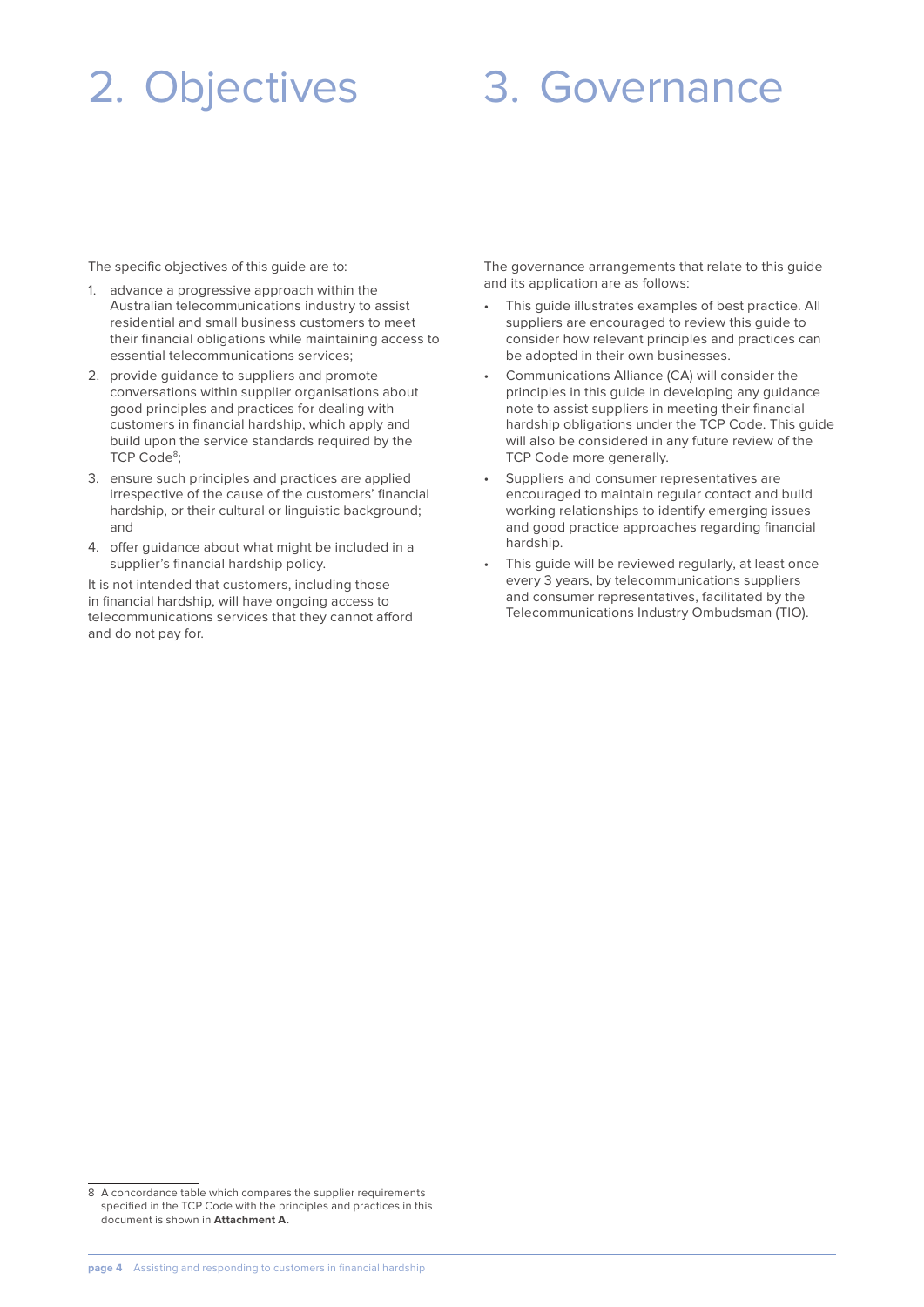### 4. Scope

#### 4.1. Financial hardship

The TCP Code defines Financial Hardship to mean a situation where:

- a) a customer is unable to discharge the financial obligations owed by the customer under their customer contract or otherwise discharge the financial obligations owed by the customer to a supplier, due to illness, unemployment or other reasonable cause; and
- b) the customer believes that they are able to discharge those obligations if the relevant payment arrangements or other arrangements relating to the supply of telecommunications products by the supplier to the customer are changed.

However, the situation defined in the TCP Code may not be the only reason a customer cannot discharge their financial obligations. Other reasons may include:

- the customer is experiencing temporary financial difficulty due to a number of competing financial commitments that fall due at the same time, restricting their ability to meet existing financial commitments in a timely manner;
- the customer may face financial hardship as a result of family violence;<sup>9</sup> and
- the customer is experiencing entrenched financial hardship due to ongoing physical, mental, economic or cultural barriers that limit their ability to manage their financial commitments.

It is intended that this guide be of a broad application so that it applies to the range of financial hardship circumstances, from customers who experience brief periods of financial difficulty through to those who have, and are likely to continue to have, restrictions in meeting their financial commitments in the longer term.

Suppliers are encouraged to consider how their financial hardship policies are able to provide for a range of responses designed to assist all customers in financial hardship meet their financial obligations and stay connected to an essential telecommunications service. These responses may range from a brief and temporary intervention or activity, to a long-term or sustained effort to assist the customer, taking into account any underlying circumstances or contributing factors to the customer's financial hardship.

#### 9 Women's Legal Services Victoria, Stepping Stones: Legal Barriers to Economic Equality after Family Violence, September 2015, page 6. See also Royal Commission into Family Violence in Victoria, Report and Recommendations into Family Violence in Victoria, March 2016, page 102.

#### 4.2. Essential telecommunications services

This guide aims to assist customers maintain access to essential telecommunications services. Access to telecommunications services continues to be important, with the increasing digitisation of the Australian economy, including the provision of Australian government services exclusively over digital means and the fast-changing technology that people use to stay connected.

Essential telecommunications services may include services that:

- enable consumers to have contact with critical services, such as emergency services, health and community services and education services;
- enable consumers to have contact with government services such as Medicare, Centrelink and the Australian Tax Office that are now more frequently delivered online;
- allow consumers to earn a living, such as services used to conduct a business or for paid employment; and
- allow consumers to participate meaningfully as members of a family, community and society more generally.

What is an essential telecommunications service is not a static concept; it has and will continue to evolve as the community adopts and adapts to different ways of using telecommunications. It will also evolve in response to new product offerings from suppliers and the emergence of additional methods of accessing services.

However, some services provided by suppliers are not essential. These may include, for example, content and entertainment services such as video on demand streaming services.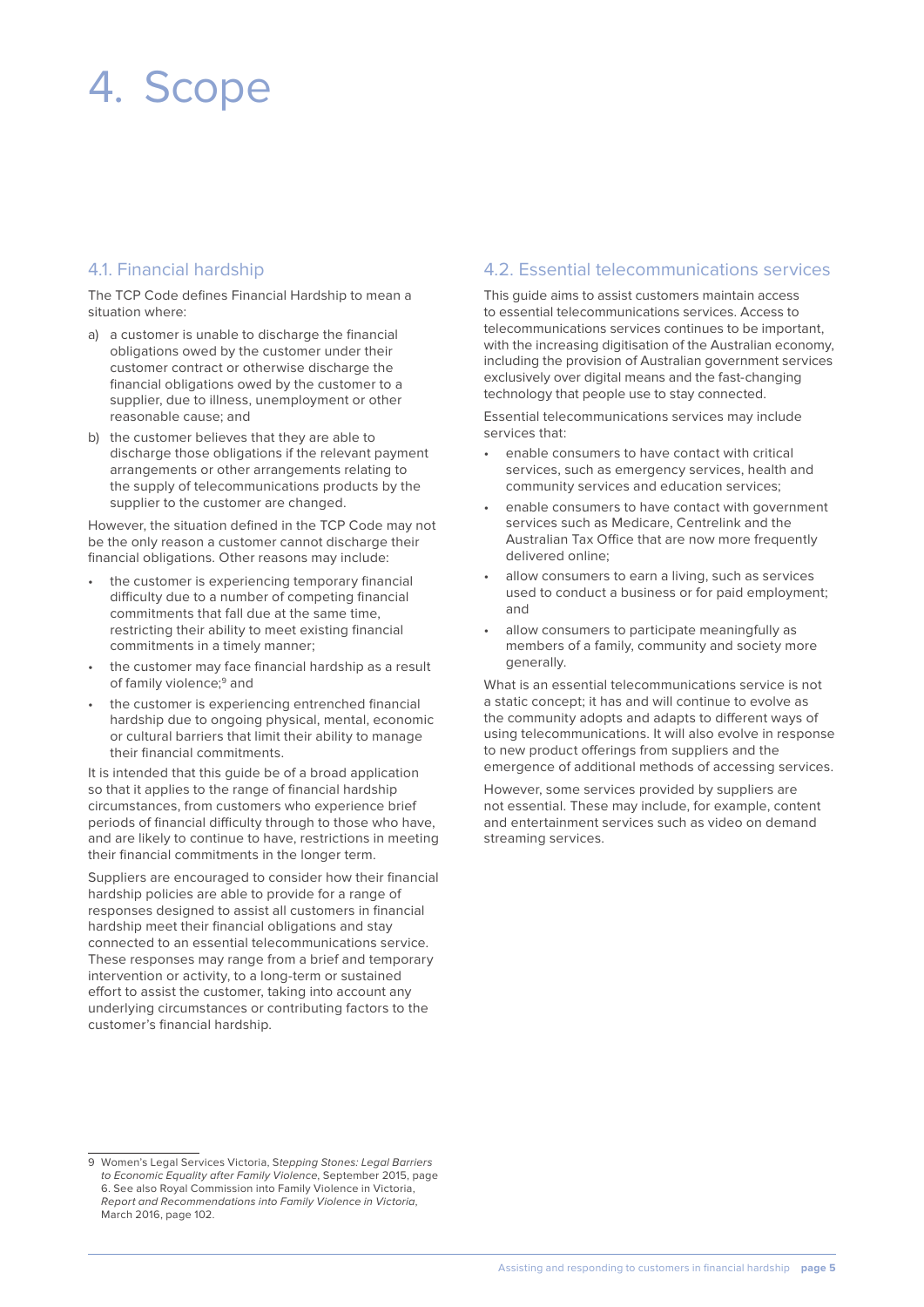Assessing whether a particular telecommunications service is an essential service may depend both on the nature of the service, and the particular circumstances of the customer. For example:

- access to a standard telephone service with some restrictions for outbound calls may be a sufficient service for some consumers to meet basic needs;
- for consumers with a communications impairment, an essential service may be a service that provides access to the National Relay Service or an equivalent service;
- an internet service may be essential for consumers who need access to government services that are provided exclusively online;
- for consumers who are elderly, unwell or have experienced family violence, telecommunication services such as internet and mobile phones may be essential to keeping in touch with family and friends, and accessing information and support;
- access to an internet service may be essential for consumers who work from home to earn a living
- access to an internet service may be essential for consumers such as families with school-aged children who need the internet to complete homework or undertake distance study online;
- for consumers who rely on a medical alarm to contact their doctor or health services in case of an emergency, their standard telephone service may be an essential service; and
- access to a mobile telephone service (for example, a pre-paid service), may be essential for consumers who are homeless, who do not have access to a landline and those who for other reasons rely primarily on mobile communications.

#### 4.3. Application of this guide to a diverse telecommunications industry

It is recognised that there is a diverse range of telecommunications service suppliers in Australia:

- Some suppliers are subject to legislated requirements when offering basic telecommunications services such as standard telephone services.
- A number of suppliers are very substantial and sophisticated corporations with large customer bases; these suppliers offer a broad range of products and services to the Australian community.
- Many suppliers are much smaller operators, with small customer bases, niche clients or specialty products.

All suppliers are encouraged to implement the key principles and practices in this guide in a manner that is relevant to their customers and the communities in which they market their services:

- For suppliers that are substantial and sophisticated corporations with large customer bases, many of the practices may already be in place or achievable over time.
- For other suppliers, the TCP Code represents the minimum requirements. These suppliers are encouraged to examine the additional activities in this guide to see whether and how they might be implemented. This would assist their customers experiencing financial hardship to stay connected to essential telecommunications services and meet their financial obligations.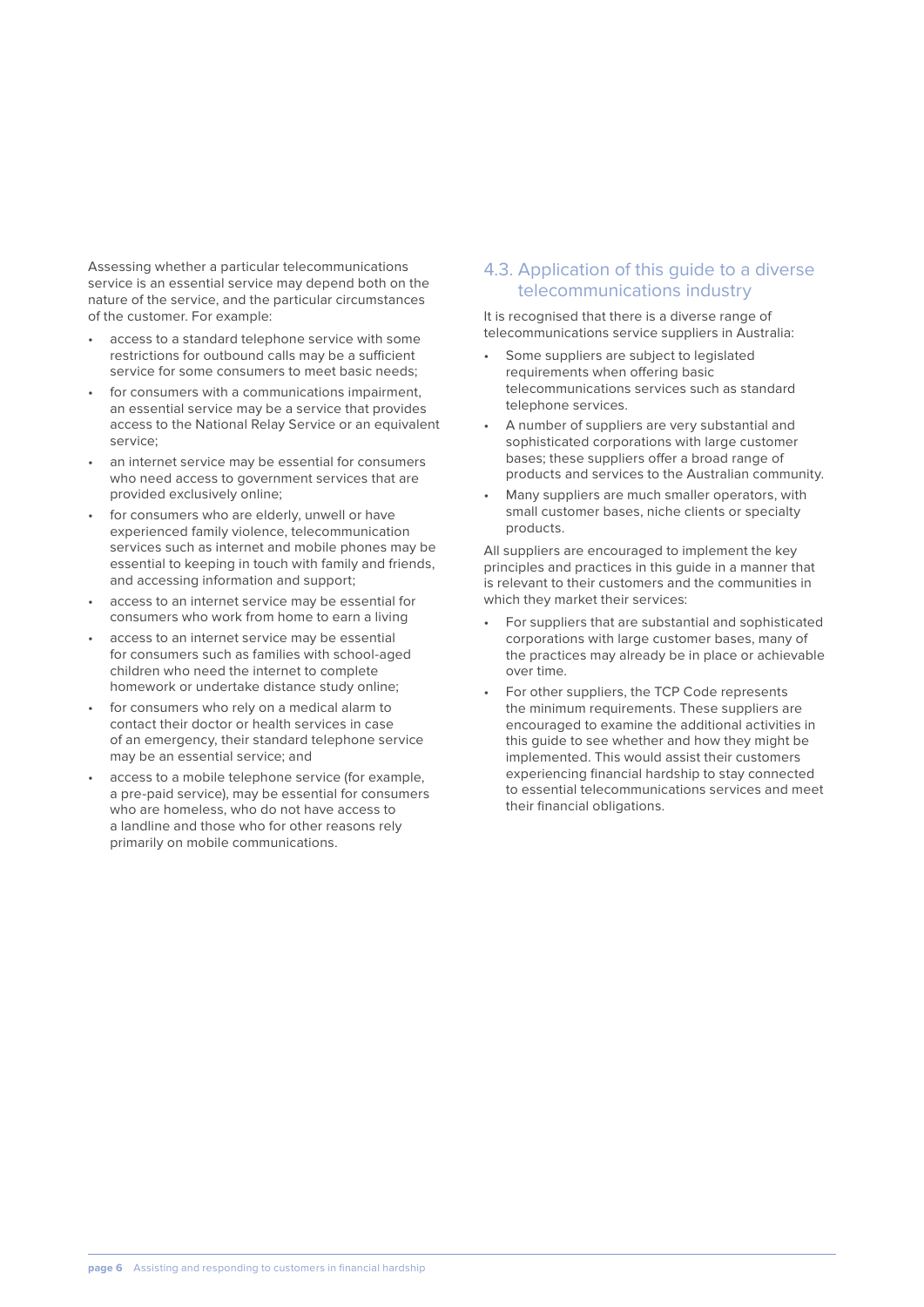# 5. Principles

This guide establishes the following principles to guide the design of supplier financial hardship policies, recognising the primary objective for these principles is to enable customers in financial hardship to stay connected to essential telecommunications services while assisting them to meet their financial obligations.

#### Accountability

- Ultimate responsibility for developing, promoting and driving implementation of a financial hardship policy lies with the senior leadership of the supplier organisation.
- Responsibility for awareness of the supplier's financial hardship policy, and the application of the policy to individual cases, lies with all supplier staff and agents who deal with customer service calls, bills and credit management processes.

#### **Accessibility**

- All customers and relevant third parties (such as financial counsellors) have access to simple and readily identifiable pathways to report financial hardship.
- Policies and procedures acknowledge that vulnerable customers may have barriers to self-identification of financial hardship and implement supplier-initiated practices that may serve to identify customers who may be in financial hardship.
- Supplier financial hardship policies do not require customers to be represented by third parties such as financial counsellors.

#### Fairness

- Supplier financial hardship policies promote fairness and transparency of decision making in determining whether and how to assist a customer who is identified as being in financial hardship.
- Supplier financial hardship policies ensure that customers are not treated unfairly or otherwise disadvantaged as a result of entering financial hardship arrangements with the supplier.

#### **Flexibility**

- Given the range of circumstances in which a customer may find themselves in financial hardship, supplier financial hardship policies ideally offer a response that can be tailored to meet these circumstances and the repayment capacity of individual customers.
- Supplier financial hardship policies provide clear guidance for contact centre staff regarding referral pathways and the responses that are likely to be most appropriate given a particular circumstance.

#### **Mutuality**

- Supplier financial hardship policies recognise that both consumers and providers have obligations to each other when negotiating arrangements to address financial hardship.
- Supplier financial hardship policies recognise that both customers and employees of the supplier deserve to be treated with dignity, respect and courtesy.

### **Proportionality**

- Supplier financial hardship policies ensure that the response to a customer who is experiencing financial hardship is proportionate, and commensurate with matters such as the degree of vulnerability and the customer's capacity to meet their financial obligations. This includes taking steps to ensure customers are only offered repayment options and ongoing services that they can afford.
- Supplier financial hardship policies, while similar in intent, may differ having regard to the strategic objectives of the supplier, number and type of customers to whom the supplier provides services, and the range of services provided.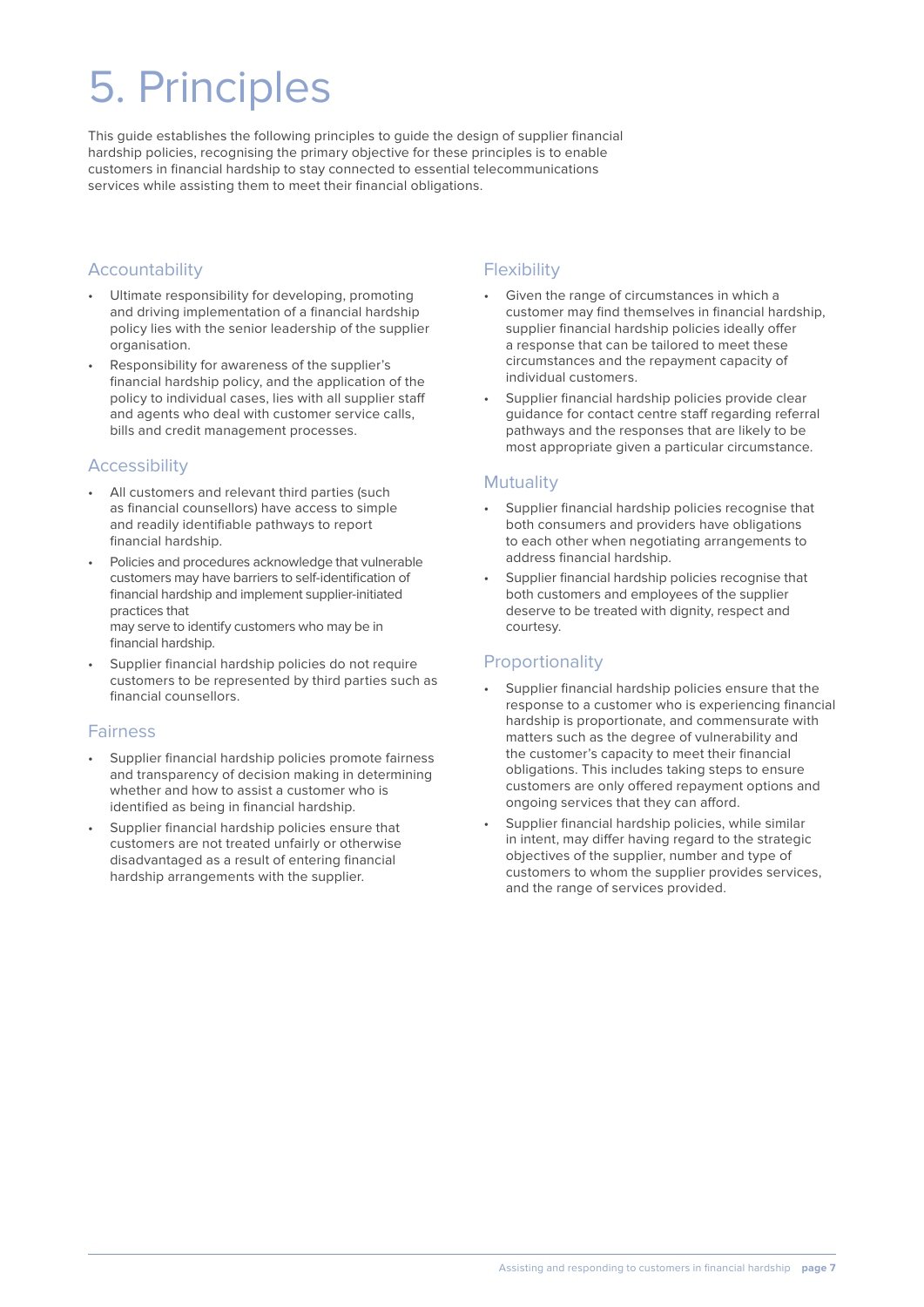## 6. Key practices

#### 6.1. Identifying financial hardship

Early identification of a customer in financial hardship will maximise the opportunity for effective interventions to assist the customer in meeting their financial obligations and staying connected.

Financial hardship may be identified by a customer reporting to their supplier that they are unable to meet their existing financial obligations (self-identification).

However, some customers may be unable or unwilling to identify themselves as experiencing financial hardship, as they may be vulnerable or disadvantaged or have experienced family violence.10 Therefore, financial hardship may also be identified when:

- a third party (such as a financial counsellor) reports to a supplier that a customer is unable to meet their existing financial obligations (third-party identification), or
- the supplier identifies that a customer may not be able to meet their existing financial obligations (supplier identification).

Examples of potential indicators of financial hardship that may assist in supplier identification of customers in financial hardship include:

- unusually high charges that the consumer states they cannot afford
- an emotional response from a customer when contacted by a supplier, that is caused by an overdue account (e.g. anger, crying, fear)
- consistent late payment (e.g. bills overdue by 35 days or more) by a customer, or repeated part-payment and accrual of arrears
- a customer requesting a payment plan or an extension to pay
- a customer with multiple broken payment arrangements
- a customer agreeing to multiple or more expensive services for use by someone else, where those services start to accrue high debt
- a customer who may be vulnerable or disadvantaged, or
- a customer requesting to use Centrepay.

### 6.2 Accessibility

Suppliers can take a number of steps to make it easy to access financial hardship assistance, including:

- The active promotion of, and appropriate communication about, financial hardship policies.
- Making multiple contact options available to customers in financial hardship.

To promote accessibility of the policy, a supplier is encouraged to consider the following steps:

- 1. Specify processes that:
	- a) encourage customers who may be experiencing financial hardship to contact the supplier;
	- b) promote timely access to financial hardship assistance to customers who are identified as experiencing financial hardship through self-identification or third party identification;
	- c) implement an early response by the supplier for customers so identified;
	- d) where appropriate, identify appropriate government concession programs and services available to customers who may be experiencing financial hardship (e.g. at http:// australia.gov.au/services/service-task/apply-for/ apply-concessions); and
	- e) identify appropriate financial counselling services (e.g. by providing the national financial counselling hotline number 1800 007 007) available to customers who may be experiencing financial hardship..
- 2. Describe the range of responses that the supplier may use to assist customers experiencing financial hardship.
- 3. Offer information about the supplier's dispute resolution policy, and the customer's right to lodge a complaint with the TIO and any other relevant external dispute resolution forum if their hardship claim is not resolved to their satisfaction by the supplier.
- 4. Include a communication plan that promotes the existence of the policy in ways that are tailored to the specific needs of customers who may be experiencing financial hardship. The plan may address the following points:
	- a) includes minimum standards to ensure the policy is readily available, easy to find and accessible on the provider's website (for example, having the policy available on the provider's home page or just one click away);

<sup>10</sup> The Australian Competition and Consumer Commission publication (2011) Don't take advantage of disadvantage sets out a range of characteristics of disadvantage or vulnerability that may be experienced by consumers, including: low income, non-English speaking background, disability, including intellectual, psychiatric, physical or sensory, serious or chronic illness, poor reading, writing and numerical skills, homelessness, youth, elderly, remoteness and/or indigenous background. The Consumer Affairs Victoria discussion paper (2004) What do we mean by vulnerable or disadvantaged consumers? also sets out useful guidance on this issue. See also Women's Legal Services Victoria, Stepping Stones: Legal Barriers to Economic Equality after Family Violence, September 2015, page 6.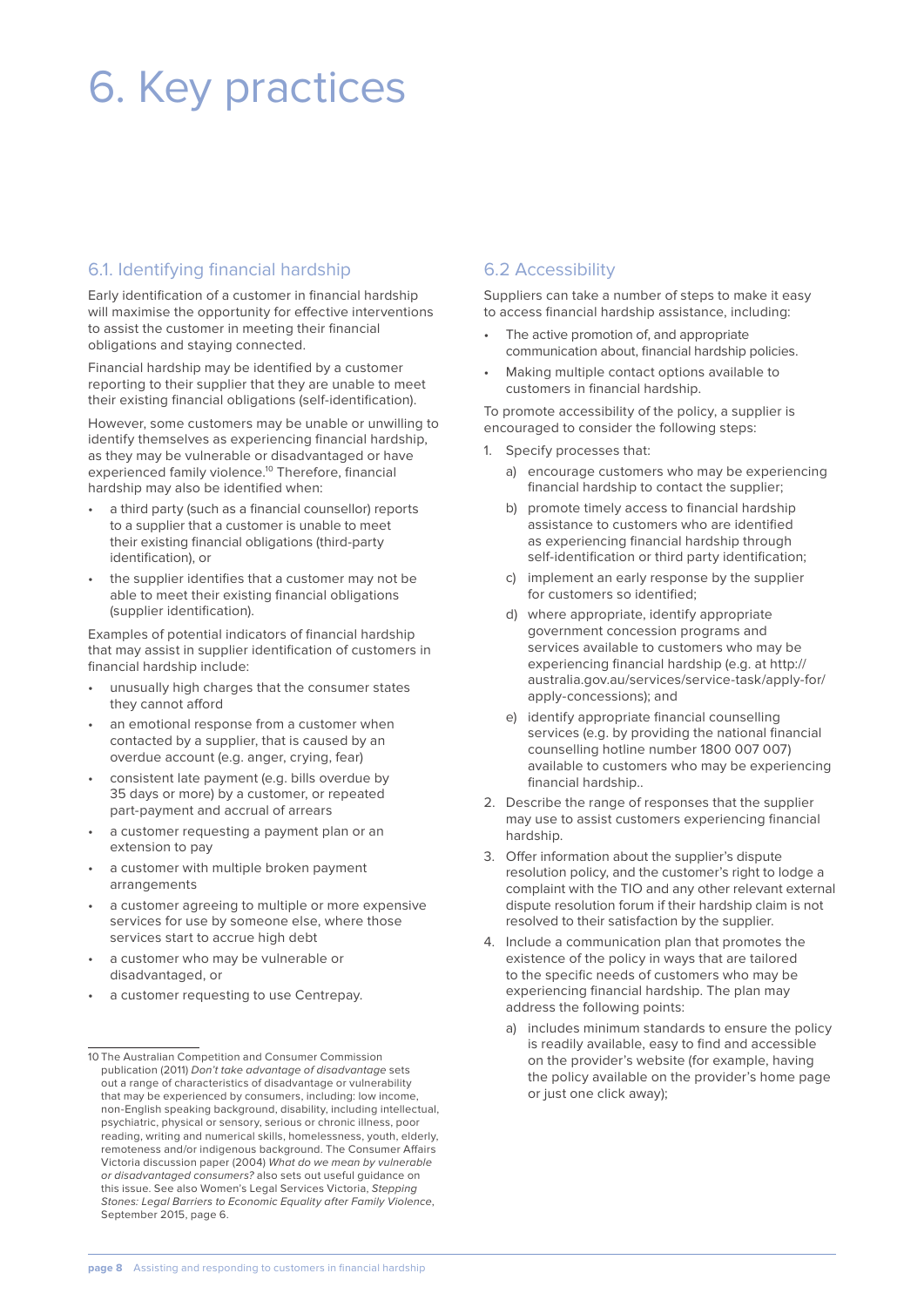- b) provides information about the policy in another format (for example, as a hard-copy) if requested by a customer;
- c) provides information about the policy in the supplier's stores, and on bills, and when communicating with the consumer for example through reminder notices, outbound SMS, email and phone calls, and online chats or similar forums; and
- d) tests the communication plan with customers on a regular basis to ensure messages are targeted appropriately.
- 5. Promote easy access to and use of financial hardship services by customers including by:
	- a) providing a range of methods for the customer to make contact with the supplier where a bill cannot be paid in full, or a financial hardship arrangement is required;
	- b) accepting standard authority forms $11$  when the customer is represented by a financial counsellor;
	- c) clearly and transparently outlining reasonable information and documents a consumer will need to disclose to allow an assessment of financial hardship;
	- d) encouraging assessment of financial hardship and capacity to pay without onerous information or documentation requirements;
	- e) responding to the disclosure of financial hardship circumstances with sensitivity, compassion and understanding;
	- f) making available a short and simple summary of financial hardship services;
	- g) making relevant information accessible through a wide range of channels to all customers, including those with disabilities (including vision, speech and hearing disabilities), and to those who require the assistance of language interpreter services (e.g. by providing the national Translating and Interpreting Service number 131 450); and
	- h) allowing customers to apply for financial hardship via the provider's website.

#### 6.3 Assessment and decision-making

An effective way to assist a customer in financial hardship meet their financial obligations and stay connected is by undertaking a prompt and appropriate assessment of their circumstances, offering payment and service solutions that are affordable and sustainable, and clearly documenting and communicating any decisions made. To promote this, a supplier's financial hardship policy may include some or all of the following practices:

- 1. Provide for an assessment process that:
	- a) Determines, as early as possible, a customer's eligibility using objective criteria as indicators of financial hardship;
	- b) promotes a full assessment of the customer's circumstances, including consideration of any other debts or bills for which the customer is responsible;
	- c) only requires relevant documentation or information from the consumer;
	- d) promotes the appropriate referral of the customer to community financial counsellors where financial hardship is entrenched, especially where the provider is aware that the customer is impacted by family violence or has other debts they cannot afford;
	- e) considers whether the customer was sold the service in a fair and accurate manner;
	- f) considers whether the service selected by the customer is appropriate for their needs;
	- g) promotes the offering of payment options that the customer can afford to pay;
	- h) works towards the customer being able to stay connected to essential telecommunication services while meeting their financial obligations; and
	- i) ensures that any disputed charges are effectively managed under the supplier's complaint handling arrangements, and that the customer is not required to make payments for charges that are in dispute and still being investigated by the supplier, the TIO or relevant recognised third party.

<sup>11</sup> For example, the Financial Counsellor Authorisation Form accepted under the ACCC and ASIC Debt Collection Guidelines (July 2014).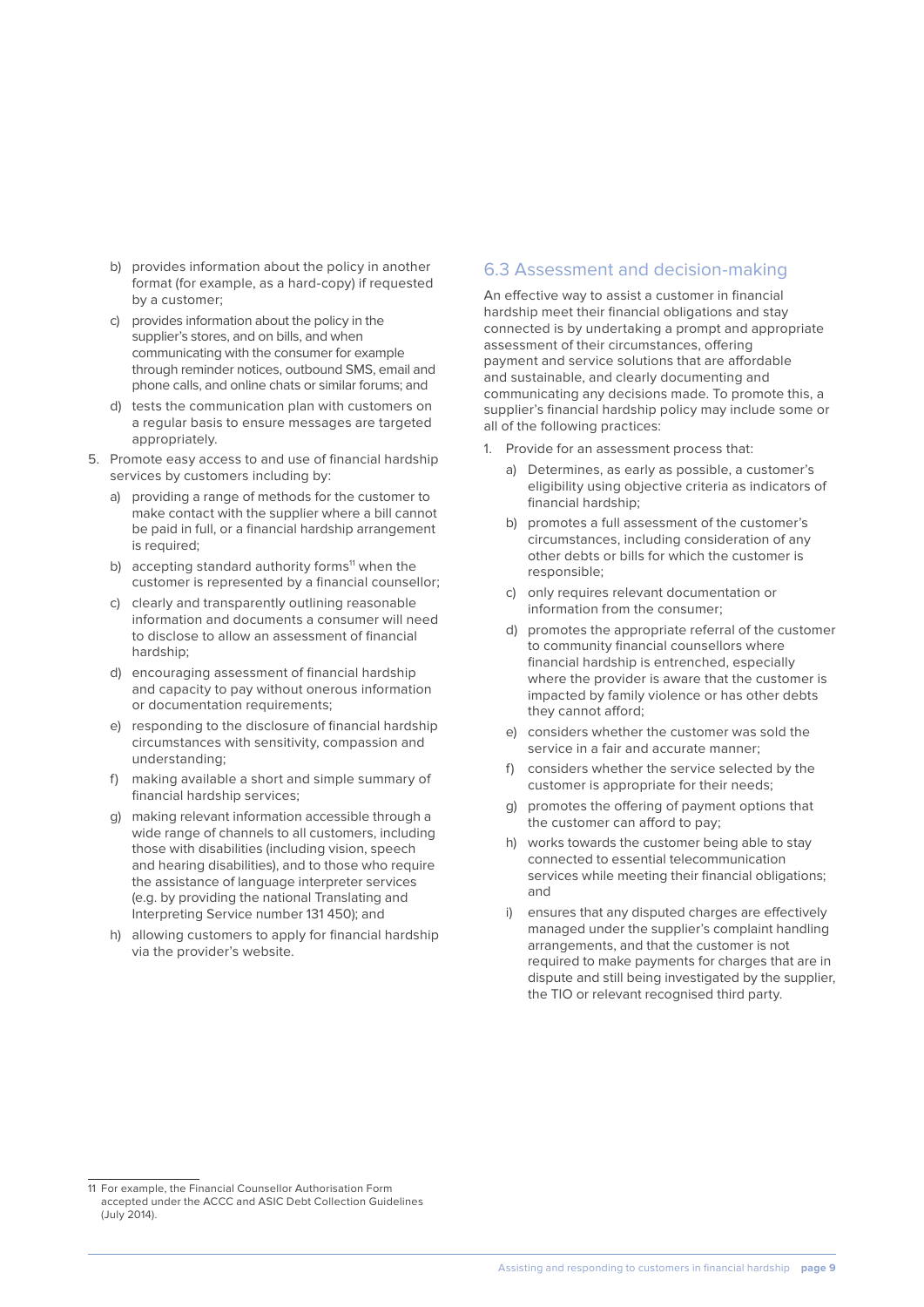- 2. Exempt a customer in financial hardship from further credit management actions while payments are being made to the supplier according to an agreed payment plan or schedule. This includes exempting the customer from the following credit management actions:
	- a) Restriction, suspension or disconnection of essential telecommunications services;
	- b) legal action relating to the outstanding debt;
	- c) credit default listing in respect of the outstanding debt; and
	- d) payment of additional debt recovery costs (including payment of any interest accrued prior to the customer being identified as in hardship or which has accrued during the customer's period of financial hardship).
- 3. Waive any fee for late payment of a bill by a customer experiencing financial hardship.
- 4. Offer a range of payment and essential telecommunication service options and incentives congruent with the customer's capacity to pay and circumstances. Options a supplier may consider include:
	- a) providing an extension of time to make a payment;
	- b) making available payment arrangements, including payment by instalments or over an extended period of time;
	- c) offering incentives (such as reduced payments and partial debt waiver) for meeting payment obligations;
- d) providing payment vouchers to financial counselling or other community services, to give directly to consumers who are in financial hardship;
- e) implementing hard caps and shaping for services;
- f) restructuring the customer's account to increase affordability;
- g) "right-planning" the services provided to the consumer to increase affordability;
- h) transferring the customer to pre-paid services;
- i) making available Centrepay services; and
- j) releasing a customer in financial hardship from their contract and providing a waiver of debt when financial hardship is entrenched or the debt arose as a result of family violence.
- 5. Require that payment arrangements are documented and made available to the customer in an appropriate form, and contain the information required by sub-clause 6.13 of the TCP Code.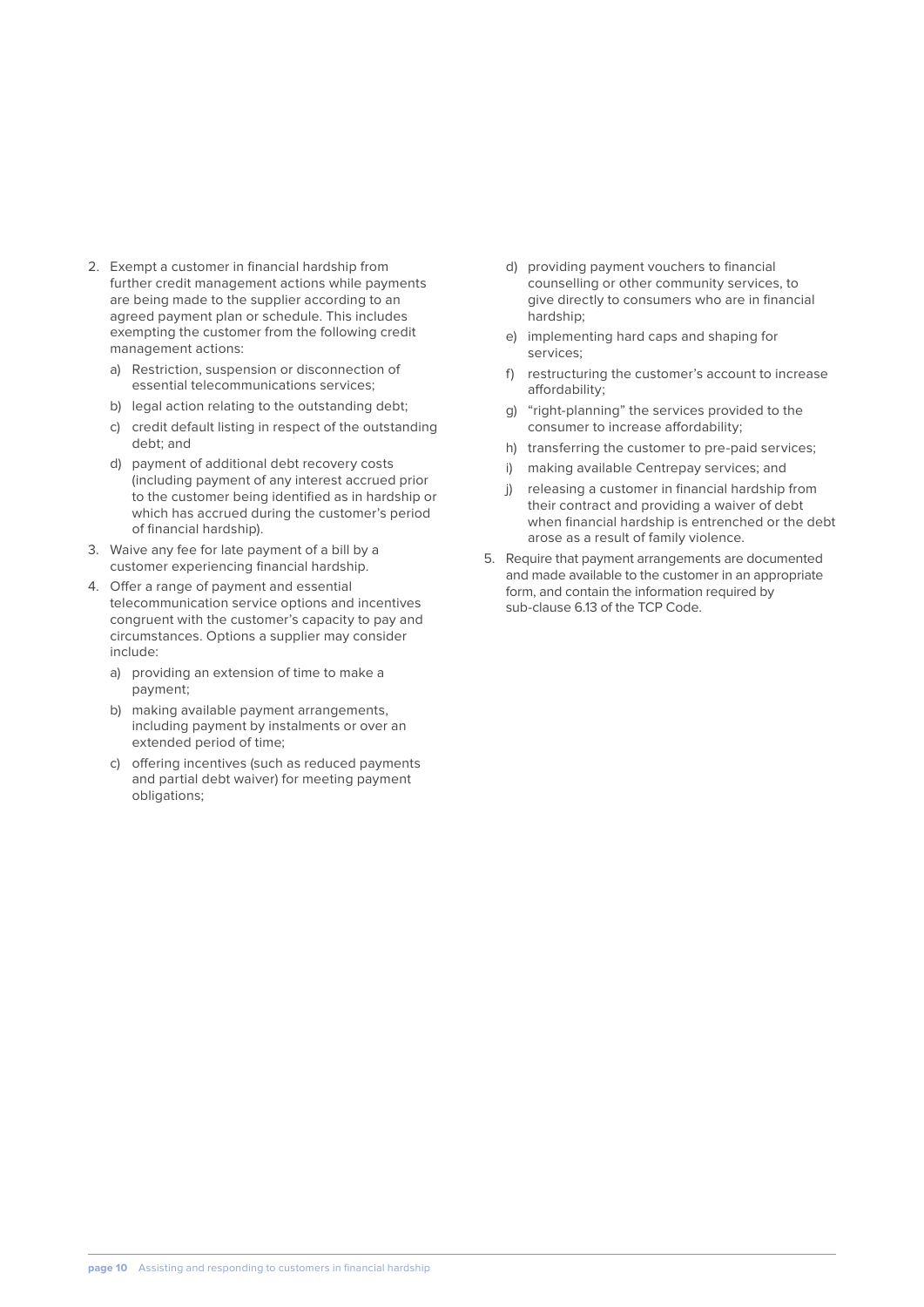#### 6.4. Customer protections

Where a supplier is assisting a customer who is identified as being in financial hardship, there are a number of additional actions that can be taken to promote the customer meeting their financial obligations and remaining connected to essential telecommunication services. These include the following:

- 1. Provide for cessation of all referrals to debt collectors, assignment or sale of the debt, or credit default listing during the period that the customer's circumstances are being assessed or dealt with under the supplier's financial hardship arrangements.
- 2. Offer advice and education for customers about how to manage and reduce the cost of their services.
- 3. Provide the customer immediate access to its financial hardship program and referrals to other appropriate agencies if the customer is impacted by family violence.
- 4. Implement a process to regularly review individual financial hardship agreements to ensure they continue to meet the needs of customers in accordance with the framework principles.
- 5. Make reasonable efforts to contact a customer who has broken a payment arrangement before recommencing any credit management actions, so that the customer can stay connected to essential telecommunications services while the suitability of the current repayment arrangement is reassessed.
- 6. Implement a process for consultation with customers experiencing financial hardship to determine their level of satisfaction and to identify opportunities for service improvement. The process could also include consultation with relevant supplier customer service representatives.

#### 6.5 Organisational arrangements

Responding effectively to financial hardship requires a whole of organisation effort, with strong leadership, empowered and well trained staff, and regular reviews of financial hardship arrangements. The following organisational arrangements reflect observed good practice that promotes effective responses:

- 1. Responsibility for developing and driving implementation of a financial hardship policy lies with the senior leadership. As such there is regular reporting of financial hardship data at senior leadership meetings.
- 2. Resolution of financial hardship inquiries as quickly as possible is an organisational target. Contact centre staff will need to be given the decision-making power necessary to achieve this target, including the ability to refer to the appropriate expert team or individual (e.g. a dedicated hardship team) if appropriate.
- 3. Financial hardship training is provided to staff who will deal with customers in financial hardship on a regular basis (e.g. every 6 months). In a franchise model, the franchisor may offer training to support its franchisees. The training may include the promotion of awareness that financial hardship can be a result of a range of circumstances, and provide staff with the skills and tools to assist consumers experiencing financial hardship in the most appropriate way.
- 4. New products and services are evaluated for their potential impact on customers experiencing financial hardship as part of the development process.
- 5. Supplier monitoring of systemic and quality issues including reviews of financial hardship activities.
- 6. Supplier hardship policies are reviewed on a regular (preferably annual) basis.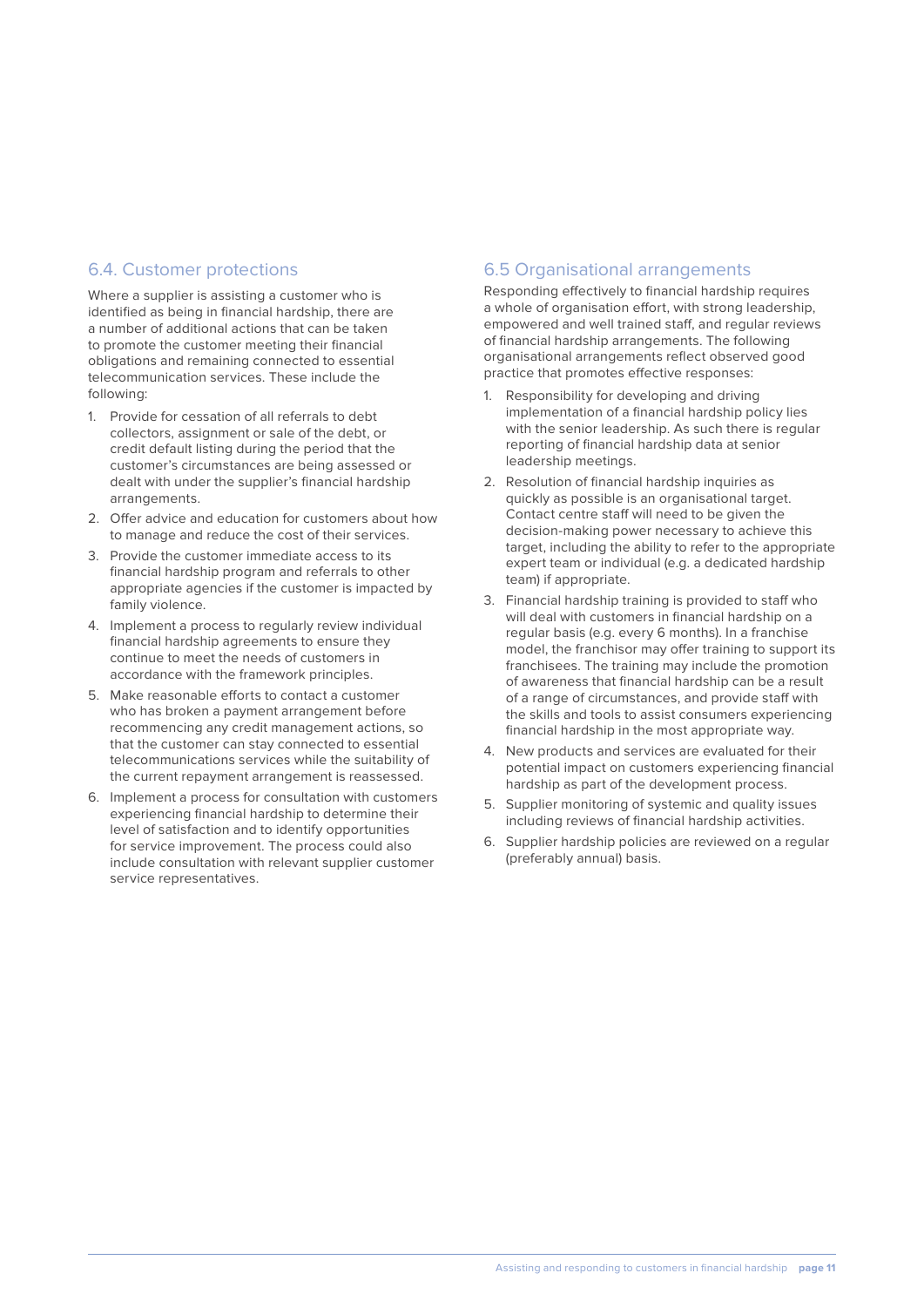#### 6.6. Relationships with third parties

Improved outcomes for customers experiencing financial hardship are more likely to be achieved by promoting stronger relationships between suppliers and third parties such as financial counsellors. Often, these relationships will include informal networks between the supplier's financial hardship staff and financial counsellors.

In addition, a supplier may consider including the following more formal steps in their financial hardship policy to improve working relationships:

- 1. Maintain regular contact with financial counselling organisations and relevant agencies to identify emerging issues.
- 2. Assist financial counsellors to keep abreast of supplier financial hardship policies, through mechanisms such as newsletters and other direct communications.
- 3. Appoint a liaison officer as a point of contact with financial counsellors.
- 4. Develop and communicate (e.g. via newsletters) a dedicated contact number and/or email address for financial counsellors that is regularly monitored.
- 5. Implement a mechanism to collect feedback from relevant contact centre staff about financial counsellor practices and provide this to the appropriate financial counselling agencies.
- 6. Explore development of relationships with other organisations that assist consumers experiencing financial hardship, such as Community Legal Centres.
- 7. Monitor good practice approaches for collaboration with third parties regarding financial hardship in other industries.

#### 6.7. Success measures

It is important for suppliers to have in place measures that assess whether policies and practices are effective in assisting customers to meet financial commitments and stay connected.

Measures a supplier may adopt to assess the success of financial hardship policies and practices include:

- Quantitative measures, including:
	- the number and proportion of customers who access financial hardship arrangements;
	- the type of payment and service provision arrangements agreed for these customers ;
	- the outcomes achieved by customers (for example, the proportion of customers who return to normal billing cycles; the proportion of these customers who remain connected);
	- the number of complaints made by customers relating to financial hardship matters, including the number of complaints received by the Telecommunications Industry Ombudsman, and the outcomes of these complaints; and
	- » customer satisfaction with supplier financial hardship services.
- Qualitative information, including:
	- case studies demonstrating the outcomes of financial hardship interventions;
	- » feedback from financial counselling and other consumer agencies;
	- » supplier employee feedback about financial policies;
	- the findings of regular reviews of financial hardship policies; and
	- the outcomes of any regulatory audits.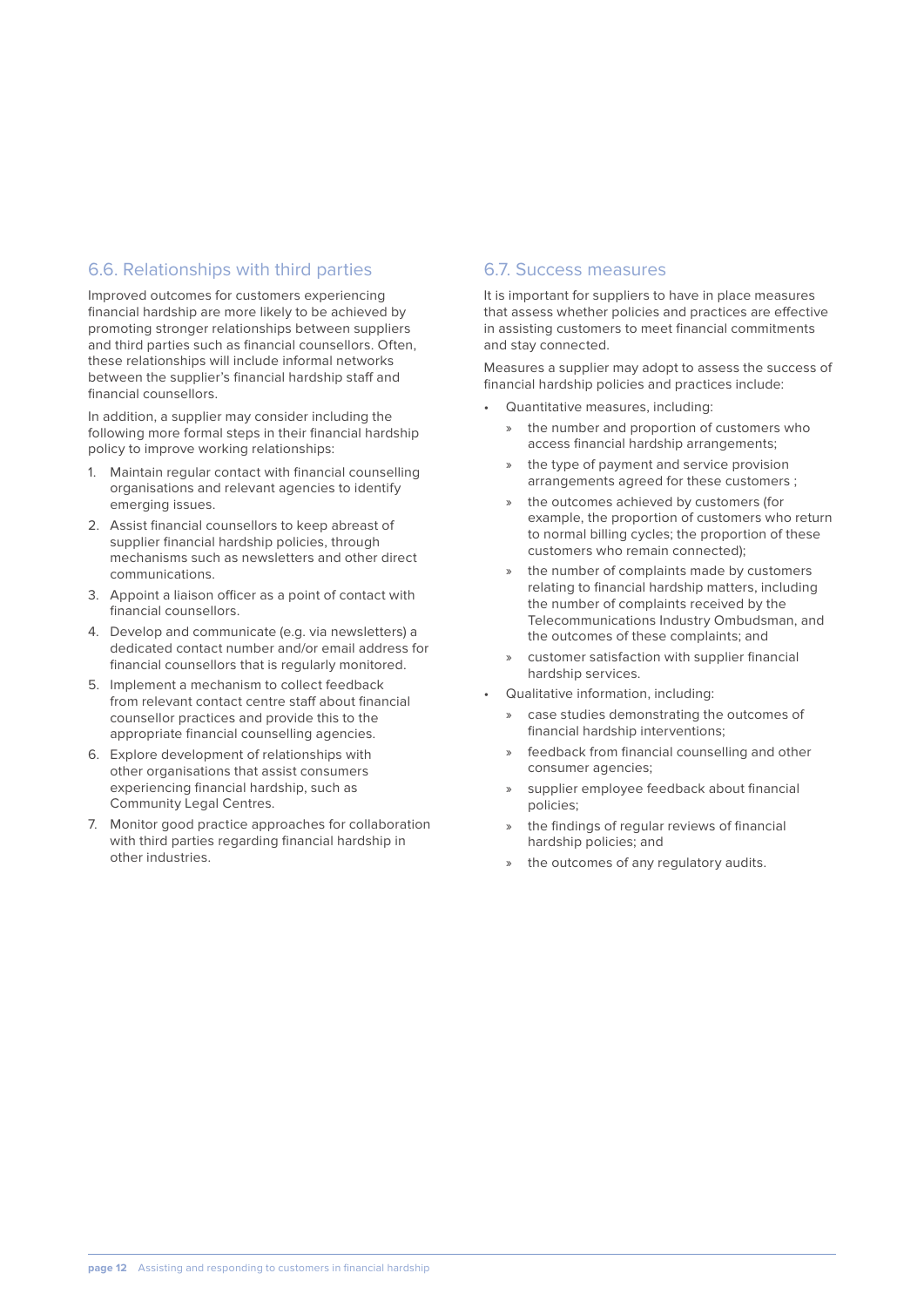### **Attachment A:**  Concordance table – TCP Code and the principles and practices guide

| <b>Issue</b>                                    | <b>TCP</b><br>Code                                                                                                       | <b>Responding</b><br>to customers<br>in financial<br>hardship                   | Common<br>principles                                                                                                                                                                                                                                                                                                                                                                                                                                                                                                             | <b>Points of</b><br>divergence/enhancement                                                                                                                                                                                                                                                                                                                                                                                                                                                                                          |
|-------------------------------------------------|--------------------------------------------------------------------------------------------------------------------------|---------------------------------------------------------------------------------|----------------------------------------------------------------------------------------------------------------------------------------------------------------------------------------------------------------------------------------------------------------------------------------------------------------------------------------------------------------------------------------------------------------------------------------------------------------------------------------------------------------------------------|-------------------------------------------------------------------------------------------------------------------------------------------------------------------------------------------------------------------------------------------------------------------------------------------------------------------------------------------------------------------------------------------------------------------------------------------------------------------------------------------------------------------------------------|
| Defining<br><b>Financial</b><br>Hardship        | Clause 2.1<br>- Definition<br>of Financial<br>Hardship                                                                   | Section 4.1 -<br>Scope                                                          | Both documents agree that being<br>in financial hardship means that a<br>customer has the willingness to pay but<br>not the capacity.                                                                                                                                                                                                                                                                                                                                                                                            | Assisting and responding to customers in<br>financial hardship: Principles and practices<br>for telecommunications providers (guide)<br>contains a broader definition that:<br>• does not focus on the specific cause of<br>hardship<br>• recognises that hardship can be both<br>temporary and entrenched, and<br>• acknowledges that hardship can be<br>both minor and severe                                                                                                                                                     |
| <b>Financial</b><br>Hardship<br><b>Policies</b> | Clause 6.11<br>- Financial<br><b>Hardship Policy</b>                                                                     | Section 6.2<br>Section $5-$<br>Principle of<br>Flexibility<br>Section 6.5.(6)   | Both documents require a supplier to<br>have a policy on financial hardship that<br>is easy to access.                                                                                                                                                                                                                                                                                                                                                                                                                           | The guide suggests that the financial<br>hardship policy should specify processes<br>that:<br>• encourage customers who are<br>experiencing hardship to contact their<br>provider<br>promote the early identification of and<br>response to financial hardship<br>• provide clear guidance for staff about<br>referral pathways and the responses<br>that are most likely to be appropriate<br>given a particular circumstance.<br>The document also recommends an<br>annual review of financial hardship<br>policies by suppliers. |
| Identifying<br><b>Financial</b><br>Hardship     | Clause 6.11.1(d)<br>(ii)<br>Clause 6.11.1(d)<br>(iii)                                                                    | Section 6.5(2)<br>Section 6.1<br>Section $5-$<br>Principle of<br>Accessibility  | Both documents recognise that<br>consumers will not always self-identify<br>and that telecommunications suppliers<br>also have a role to play in identifying<br>financial hardship.                                                                                                                                                                                                                                                                                                                                              | The guide provides guidance about:<br>• the need to identify financial hardship<br>as early as possible, and<br>• the types of consumer behaviours<br>that may indicate financial hardship is<br>present.                                                                                                                                                                                                                                                                                                                           |
| <b>Customer</b><br>access to<br>Information     | Clause 6.11(a)<br>Clause 6.11(b)<br>Clause 6.11(d)<br>Clause 6.11(e)<br>Clause 3.3.2<br>Clause 6.12.1(c)<br>Clause 6.6.1 | Section 6.2(4)<br>Section 6.2(5)<br>Section $5-$<br>Principle of<br>Flexibility | Both documents agree that financial<br>hardship assistance information should<br>be easy to access via a supplier's<br>website, and that customers should<br>be informed at an appropriate point in<br>time about the existence and contents<br>of such information.<br>Both documents also agree staff who<br>specialise in financial hardship should<br>be easy to contact, and that customers<br>should be communicated with in a<br>manner that suits their individual<br>communications needs to ensure they<br>understand. | The quide builds on this by suggesting<br>that financial hardship policies:<br>• be made available in alternative formats<br>upon a customer's request, and<br>be mentioned in all stores, on all bills<br>and in all outbound SMS, phone calls<br>and emails, and online chats or similar<br>forums.<br>The guide also promotes the regular<br>testing of communication plans to ensure<br>that the message of financial hardship<br>assistance.                                                                                   |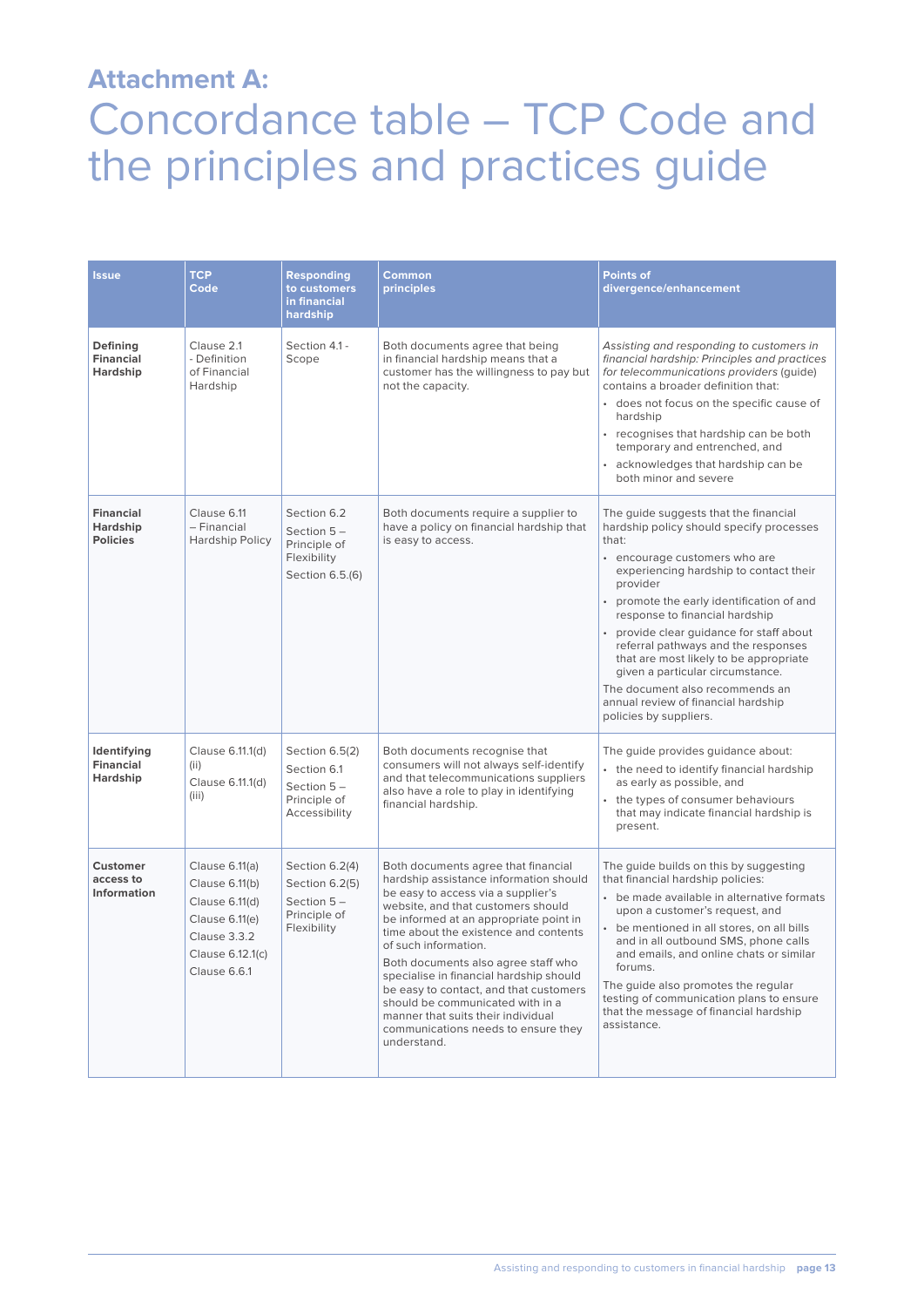| Issue                                            | <b>TCP</b><br>Code                                                                             | <b>Responding</b><br>to customers<br>in financial<br>hardship                                                                                                                                                 | Common<br>principles                                                                                                                                                                                                                                                                                                                                                                                                                                                                                                                                                                                               | <b>Points of</b><br>divergence/enhancement                                                                                                                                                                                                                                                                                                                                                                                                                                                                                                                                                                                                                                                                                             |
|--------------------------------------------------|------------------------------------------------------------------------------------------------|---------------------------------------------------------------------------------------------------------------------------------------------------------------------------------------------------------------|--------------------------------------------------------------------------------------------------------------------------------------------------------------------------------------------------------------------------------------------------------------------------------------------------------------------------------------------------------------------------------------------------------------------------------------------------------------------------------------------------------------------------------------------------------------------------------------------------------------------|----------------------------------------------------------------------------------------------------------------------------------------------------------------------------------------------------------------------------------------------------------------------------------------------------------------------------------------------------------------------------------------------------------------------------------------------------------------------------------------------------------------------------------------------------------------------------------------------------------------------------------------------------------------------------------------------------------------------------------------|
| Assessing<br><b>Financial</b><br><b>Hardship</b> | Clause 6.12.1<br>Clause 6.13.1                                                                 | Section 6.3<br>Section 6.2(5)<br>(b)<br>Section $5-$<br>Principle of<br>Fairness<br>Section $5-$<br>Principle of                                                                                              | Both documents agree that consumers<br>have a right to receive a prompt and<br>fair assessment of their request for<br>financial hardship assistance.<br>Both documents agree that any<br>assessment of financial hardship<br>should consider individual customer<br>circumstances against a set of<br>objective criteria.<br>Both documents also agree that<br>consumers may need to supply<br>documentation to support their claim<br>of hardship.<br>Finally, both documents acknowledge<br>that decisions/agreements relating to<br>financial hardship need to be carefully<br>communicated with the consumer. | The guide provides that a supplier should<br>not ask for any more documentation than<br>is necessary to conduct the assessment,<br>and that information/documentation<br>requests should not be onerous for the<br>consumer to meet.<br>The guide also suggests a supplier<br>includes release from contract without<br>early termination fees and/or waiver<br>of debt as an option in its financial<br>hardship outcomes, if financial hardship is<br>entrenched.                                                                                                                                                                                                                                                                    |
| Responding<br>to Financial<br><b>Hardship</b>    | Clause 2.1<br>- Definition<br>of 'Urgent<br>Complaint'<br>Clause 6.12.1(f)<br>Clause 6.12.1(h) | Section 6.1<br>Section 6.2(2)<br>Section 6.3(1)<br>Section 6.3(2)<br>(a)<br>Section 6.3(4)<br>Section 2(1)<br>Section 4.2<br>Section $5 -$<br>Principle of<br>Flexibility<br>Section 6.4(2)<br>Section 6.4(4) | Both documents agree that suppliers<br>need to make special arrangements to<br>assist consumers who are experiencing<br>financial hardship, and that this<br>assistance should be provided as soon<br>as possible.<br>Both documents also agree financial<br>hardship arrangements should be<br>tailored to the circumstances of<br>individual consumers.                                                                                                                                                                                                                                                          | The guide builds on this by:<br>• highlighting the need to identify<br>financial hardship early, in addition<br>to responding to confirmed cases of<br>hardship in a timely manner<br>• providing quidance on the wide variety<br>of responses that are available to<br>suppliers in addition to traditional<br>payment arrangements, including<br>consumer education<br>• defining what an essential<br>telecommunications service is, and<br>stressing the importance of maintaining<br>customer access to essential<br>telecommunications services during<br>times of hardship, and<br>• encouraging providers to consult<br>directly with customers experiencing<br>hardship to identify opportunities for<br>service improvement. |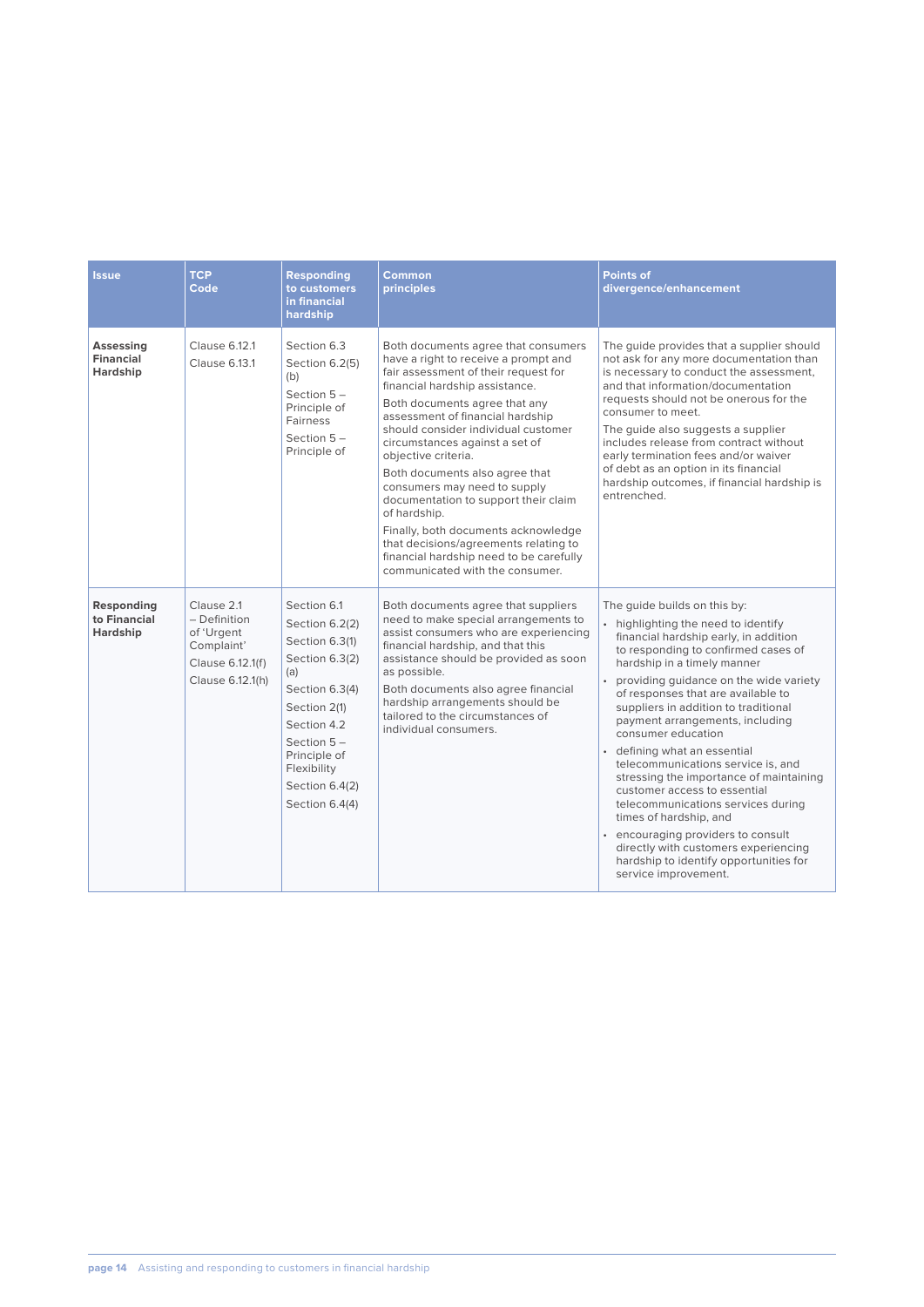| <b>Issue</b>                                                            | <b>TCP</b><br>Code                                       | <b>Responding</b><br>to customers<br>in financial<br>hardship                                                            | <b>Common</b><br>principles                                                                                                                                                                                                                                                                                                                                                                                                                                                                                                                                                                                                                                                                                                                                                                                                                                                                               | <b>Points of</b><br>divergence/enhancement                                                                                                                                                                                                                                                                                                                             |
|-------------------------------------------------------------------------|----------------------------------------------------------|--------------------------------------------------------------------------------------------------------------------------|-----------------------------------------------------------------------------------------------------------------------------------------------------------------------------------------------------------------------------------------------------------------------------------------------------------------------------------------------------------------------------------------------------------------------------------------------------------------------------------------------------------------------------------------------------------------------------------------------------------------------------------------------------------------------------------------------------------------------------------------------------------------------------------------------------------------------------------------------------------------------------------------------------------|------------------------------------------------------------------------------------------------------------------------------------------------------------------------------------------------------------------------------------------------------------------------------------------------------------------------------------------------------------------------|
| <b>Debt Collection</b><br>during<br>Hardship                            | Clause 6.14.1<br>Clause 6.7.1(d)<br>(ii)<br>Clause 6.6.1 | Section 6.3(2)<br>Section 6.3(3)<br>Section 6.4(1)<br>Section 6.4(4)<br>Section 6.3(1)(h)<br>Section 2(1)<br>Section 4.2 | Both documents agree that the debt of<br>a customer in financial hardship should<br>be quarantined from normal debt<br>collection activities (such as service<br>restriction, legal action, sale of debts<br>to third parties, credit default listing<br>and the passing on of additional debt<br>recovery costs) while payments are<br>being made according to an agreed<br>plan or schedule.<br>Both documents also recognise<br>that the restriction, suspension or<br>disconnection of telecommunications<br>services may have a negative impact<br>on persons experiencing hardship, and<br>that some types of correspondence<br>from a supplier should contain<br>information about financial hardship.<br>Both documents agree that reasonable<br>efforts should be made to re-establish<br>contact with a consumer who has<br>broken a promise to pay before credit<br>management is recommenced. | The guide notes that credit management<br>includes the charging of late bill payment<br>fees. It also stresses the importance<br>of maintaining access to essential<br>telecommunications services during times<br>of hardship.                                                                                                                                        |
| Reviewing<br><b>Financial</b><br><b>Hardship</b><br><b>Arrangements</b> | Clause 6.12.1(h)                                         | Section 6.4(3)<br>Section 6.5(5)                                                                                         | Both documents agree that there may<br>be a need to review individual financial<br>hardship arrangements to ensure that<br>they continue to meet the needs of<br>customers in hardship.                                                                                                                                                                                                                                                                                                                                                                                                                                                                                                                                                                                                                                                                                                                   | While the TCP Code requires a supplier<br>to be flexible when it is informed that<br>a consumer's circumstances have<br>changed, the guide encourages suppliers<br>to proactively review the suitability of<br>individual financial hardship arrangements<br>on a regular basis. The guide also<br>promotes the systemic analysis of financial<br>hardship activities. |
| Resolving<br><b>Disputes</b>                                            | Clause 8.1.1(a)<br>(vii)(E)                              | Section 6.2(3)<br>Section 6.7                                                                                            | Both documents agree that lodging<br>a complaint needs to be easy for<br>customers experiencing financial<br>hardship.                                                                                                                                                                                                                                                                                                                                                                                                                                                                                                                                                                                                                                                                                                                                                                                    | The guide specifically asks<br>telecommunications suppliers to analyse<br>complaints about financial hardship<br>matters, including complaints that have<br>been escalated to the TIO.                                                                                                                                                                                 |
| <b>Third Parties</b>                                                    | Clause 6.11.1(c)<br>Clause 3.5.1                         | Section 6.1<br>Section 6.6<br>Section $5-$<br>Principle of<br>Flexibility<br>Section 6.7                                 | Both documents concur that there<br>is value in putting consumers<br>experiencing hardship in touch with<br>financial counselling agencies, and that<br>consumers should be able to choose<br>whether they appoint a financial<br>counsellor or other third party as an<br>advocate.                                                                                                                                                                                                                                                                                                                                                                                                                                                                                                                                                                                                                      | The guide builds on this by fostering the<br>creation and maintenance of a dialogue<br>between telecommunications suppliers<br>and financial counsellors to assist their<br>shared clientele.                                                                                                                                                                          |
| <b>Staff Training</b>                                                   | Clause 6.11.1(f)                                         | Section 6.5(3)<br>Section $5-$<br>Principle of<br>Flexibility                                                            | Both documents highlight the<br>importance of adequately training staff<br>to handle financial hardship matters.                                                                                                                                                                                                                                                                                                                                                                                                                                                                                                                                                                                                                                                                                                                                                                                          | The guide builds on this by asking<br>suppliers to provide staff with training<br>every 6 months that covers:<br>• the wide range of circumstances that<br>may give rise to financial hardship, and<br>• the skills and tools to assist consumers<br>experiencing hardship in the most<br>appropriate way                                                              |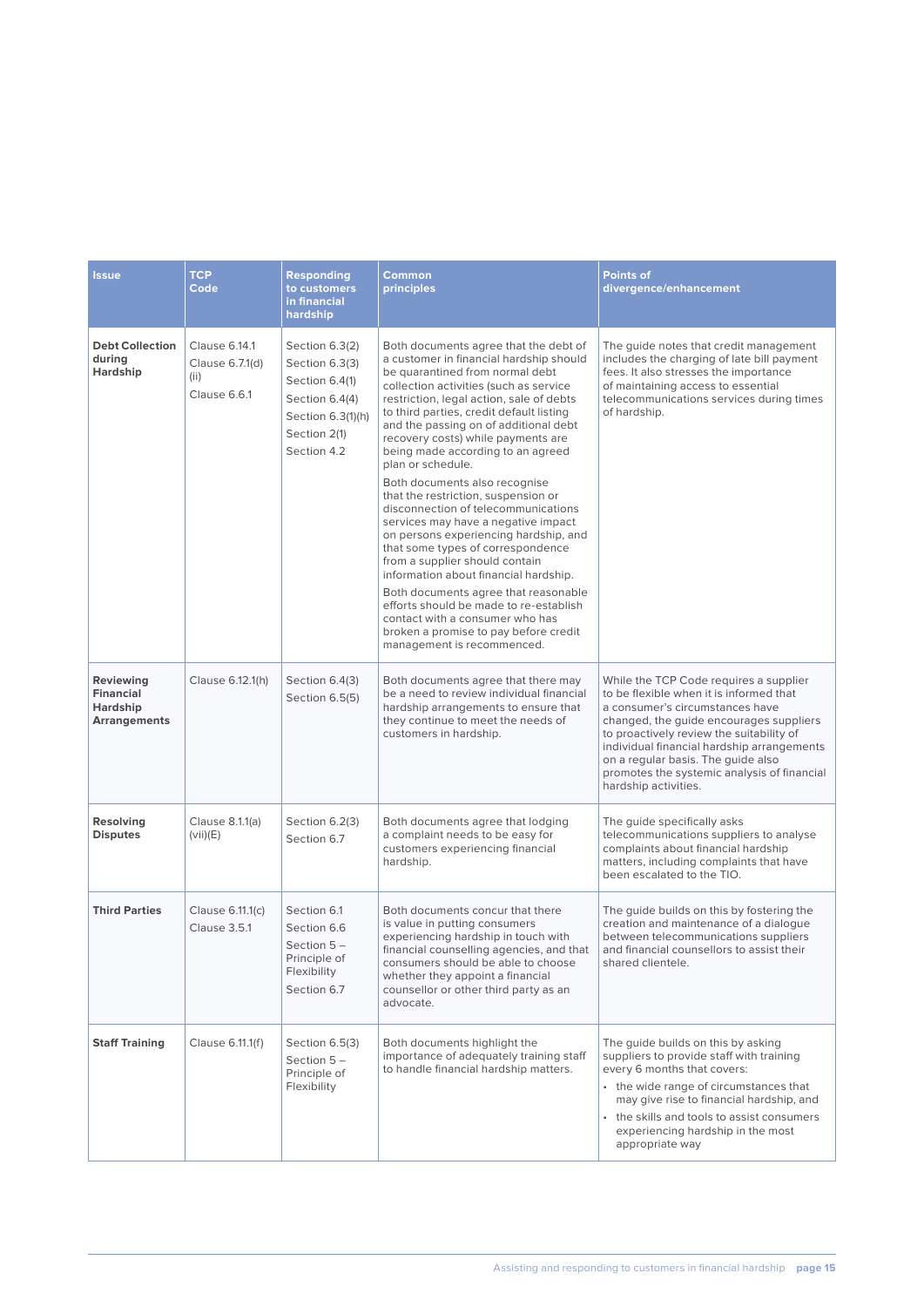### **Attachment B:**  Organisations consulted

Australian Communications Consumer Action Network (ACCAN) CARE Financial Counselling Service and the Consumer Law Centre of the ACT Communications Alliance Ltd Consumer Action Law Centre Financial Counselling Australia M2 Commander Pty Ltd Optus Southern Phone Telechoice Telstra Telecommunications Industry Ombudsman Vodafone